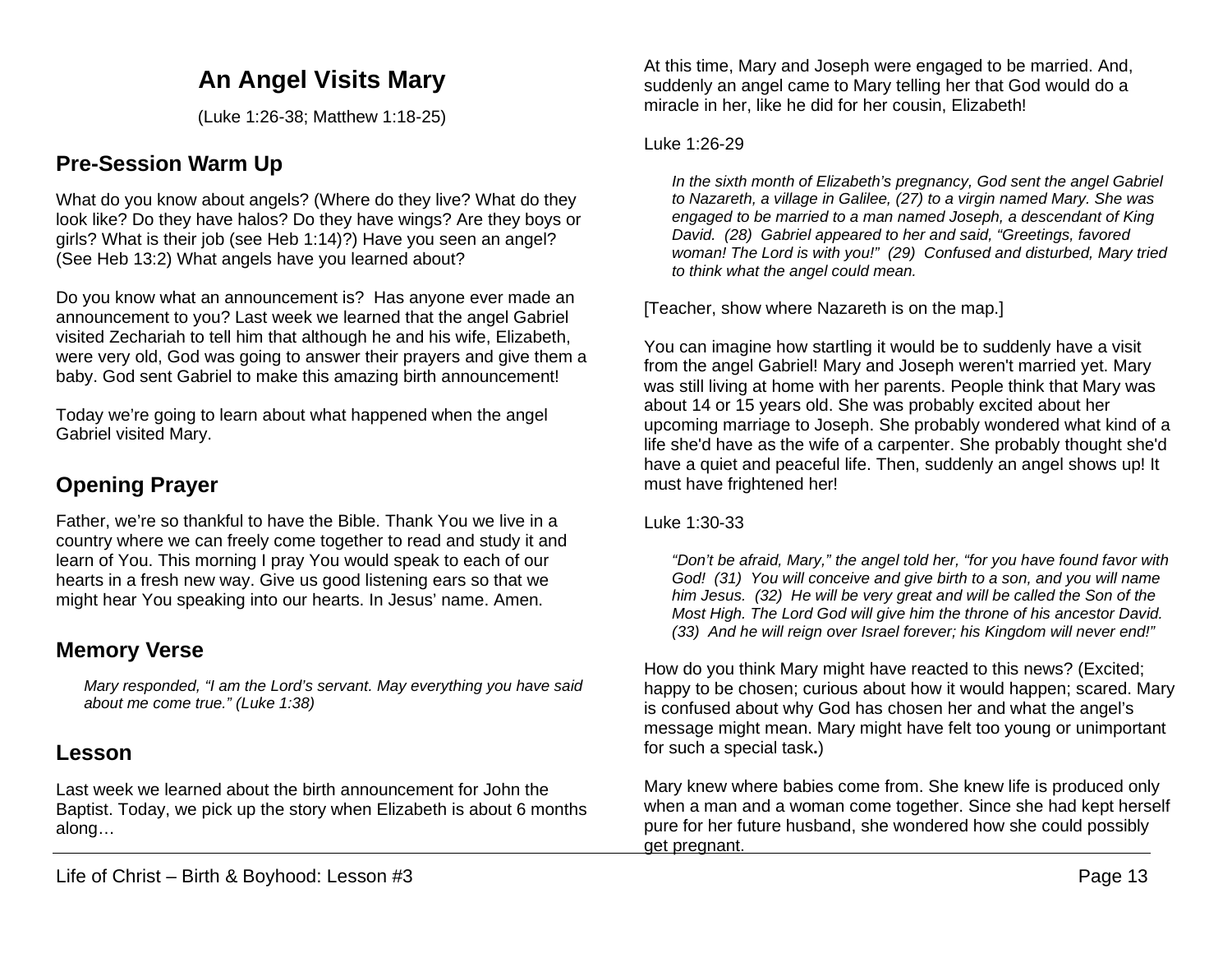#### Luke 1:34

*Mary asked the angel, "But how can this happen? I am a virgin."*

Mary wasn't doubting God's ability to perform a miracle, she just wondered how He was going to do this.

Here's what the angel Gabriel said...

Luke 1:35-37

*The angel replied, "The Holy Spirit will come upon you, and the power of the Most High will overshadow you. So the baby to be born will be holy, and he will be called the Son of God. What's more, your relative Elizabeth has become pregnant in her old age! People used to say she was barren, but she has conceived a son and is now in her sixth month. For the word of God will never fail.*

Can you think of anything too hard for God to do? He created the whole world! He said, "*Let there be light*," and there was light. Making Mary pregnant was a synch for Him!

Mary's response is so beautiful... It's our verse for this week.

Luke 1:38

*Mary responded, "I am the Lord's servant. May everything you have said about me come true." And then the angel left her.*

From what we have just read about Mary, what do we know about her? She was favored by God (vs 28, 30). She was a virgin (vs 34), she kept herself pure. She is humble; she viewed herself as the Lord's servant (vr 38). She was eager to please God in everything she did (vs 38).

We should follow Mary's example of eagerly wanting to follow God's plan for our lives!

We've learned about Mary; now turn to the Gospel of Matthew, the first book in the New Testament and we'll learn about Joesph.

#### Matthew 1:18

*This is how Jesus the Messiah was born. His mother, Mary, was engaged to be married to Joseph. But before the marriage took place, while she was still a virgin, she became pregnant through the power of the Holy Spirit.*

Mary got pregnant, but NOT by Joseph. They had never been together. What do you think was going on in Joseph's heart when he heard that his fiancé was pregnant? How would you have felt? Joseph had every right to have Mary stoned to death in the public square.

But, an angel appeared to Joseph in a dream and told him that the child Mary was carrying is the Savior that his people, the Jews, had been waiting for since the beginning of time.

Matthew 1:19-23

*Joseph, to whom she was engaged, was a righteous man and did not want to disgrace her publicly, so he decided to break the engagement quietly. (20) As he considered this, an angel of the Lord appeared to him in a dream. "Joseph, son of David," the angel said, "do not be afraid to take Mary as your wife. For the child within her was conceived by the Holy Spirit. (21) And she will have a son, and you are to name him Jesus, for he will save his people from their sins." (22) All of this occurred to fulfill the Lord's message through his prophet: (23) "Look! The virgin will conceive a child! She will give birth to a son, and they will call him Immanuel, which means 'God is with us.'"*

No other child had ever been or would ever be born like this. Our loving God was coming into the world miraculously, born as a baby. He would be God in a human body. And, because He would be both perfect God and perfect man, He alone could pay the price for all the sin of the world. Jesus, who would never sin, would die on a cross and take the punishment for our sins: yours and mine.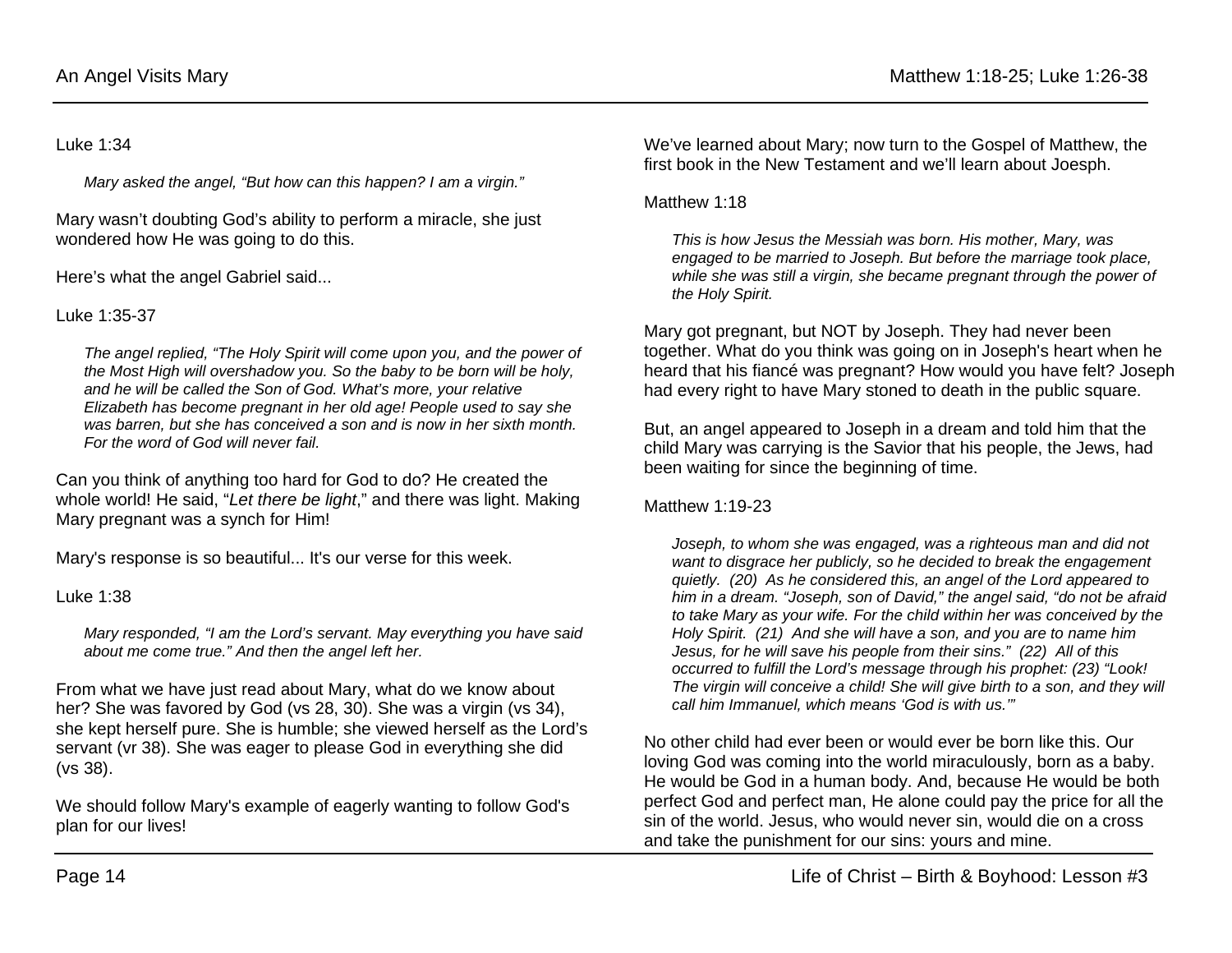God is holy and he cannot have anything sinful in heaven with him. He hates our sin and says that all sin must be punished. The Bible tells us that the punishment for any sin is death. That means being separated from God forever. We deserve to be punished for all the wrong things we think, say, and do. But God loves us so much that He came from heaven to take our punishment.

Joseph obeyed the angel and took Mary as his wife.

#### Matthew 1:24

*When Joseph woke up, he did as the angel of the Lord commanded and took Mary as his wife.*

From what we have read about Joseph, what kind of man was he? (He was a righteous man. He was kind; he didn't want to disgrace Mary publicly. And, he trusted God. After receiving the message from the angel, Joseph immediately obeyed God and took Mary as his wife.)

Sometimes it is hard to obey God, but He will help you and give you His strength to say, "No" to wrong and "Yes" to His way.

Aren't you glad Joseph didn't have Mary put to death? What do you think would have happened if Mary and Joseph hadn't obeyed the angel? (Jesus wouldn't have been born and couldn't have gone to the cross for us.)

If Jesus had never been born, what would be different in our lives? (No Christmas, our calendar years would be numbered differently, no hope of heaven, no churches, no forgiveness of sin.)

It's very important that we be willing to do what God wants us to do. Let's pray and ask the Lord to help us to be willing servants. And let's thank him for sending us His Son to save us from our sins….

### **Closing Prayer**

Lord, thank You for coming to earth and being born as a man. That means that You know full well what it's like for us to be humans here on earth. And thank You for dying on the cross and taking the punishment for my sins. I look forward to being with you in heaven one of these days. And thank You for giving us your Word, the holy Bible that tells us about your wonderful plan for our lives. In Jesus' name, we pray. Amen.

## **Learning Activities**

### **Craft Corner**

Write "Thank You" notes to God for sending Jesus to take the punishment of our sins.

### **Game Center**

Or, use the following review questions in a game of your choice:

- 1. What are some of the Old Testament prophesies concerning the coming of Jesus? (He would be born of a virgin, born in Bethlehem, a descendant of David.)
- 2. What was it about the announcement of Jesus' birth that shows us that He would be more than an ordinary man? (His birth was announced by an angel, He would be born of a virgin, and called, "Son of the Most High.")
- 3. From what we read about Mary, what kind of a person was she? (She's honest; she kept herself pure; she was eager to please God in everything she did.)